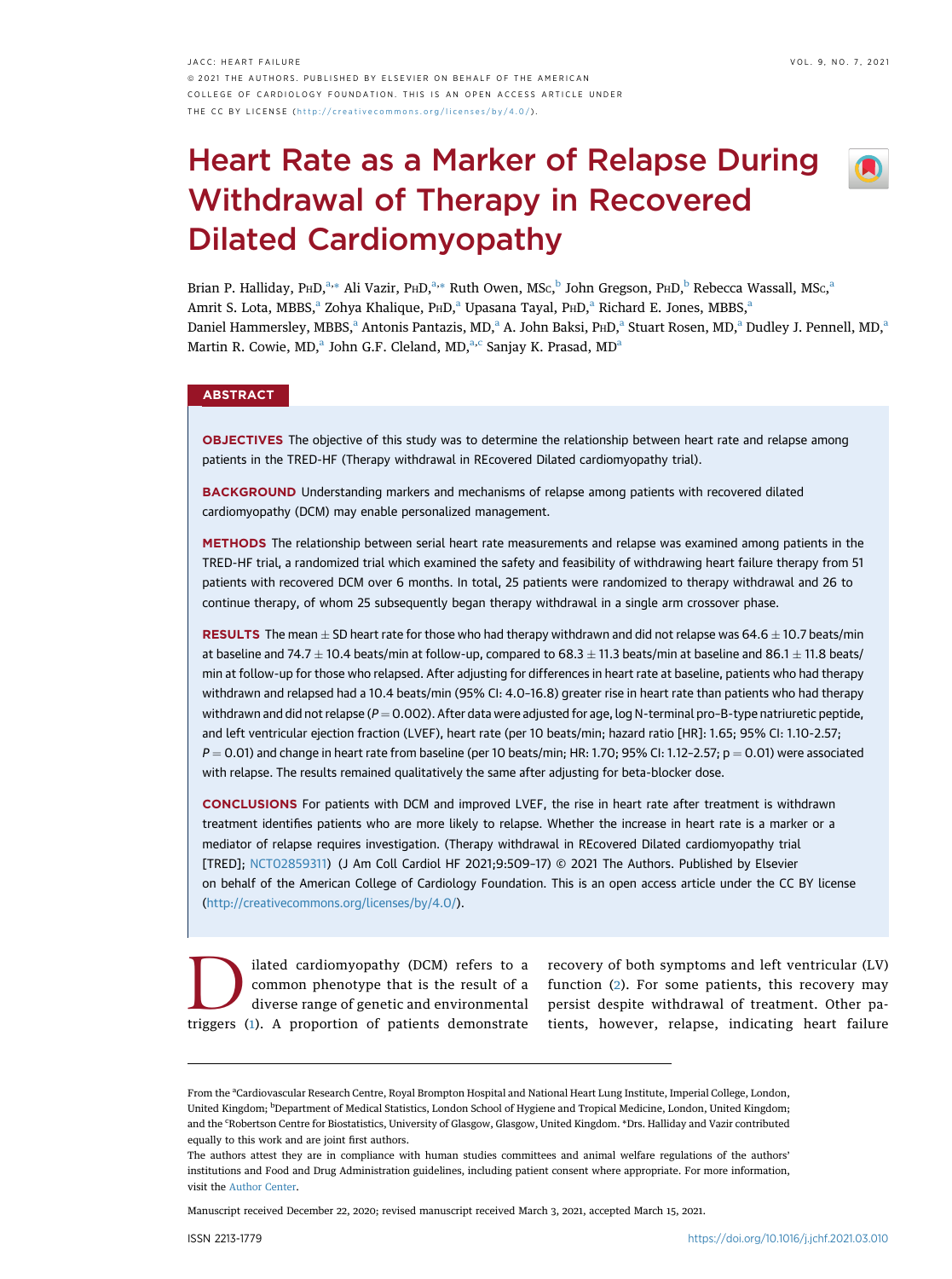#### ABBREVIATIONS AND ACRONYMS

ACE = angiotensin-converting enzyme

ARB = angiotensin receptor blocker

CMR = cardiovascular magnetic resonance

DCM = dilated cardiomyopathy

GLS = global longitudinal strain

LVEDV = left ventricular enddiastolic volume

LVEF = left ventricular ejection fraction

MRA = mineralocorticoid receptor antagonist

NT-proBNP = N-terminal pro B-type natriuretic peptide

TTNtv = truncating variant in the titin gene

remission rather than sustained recovery or cure and the need for continuation of therapy ([3\)](#page-8-2). There are no reliable predictors to identify patients who will relapse after therapy is withdrawn. Therefore, patients with DCM whose ventricular function has improved are typically advised to remain taking disease-modifying treatments for heart failure lifelong ([4](#page-8-3)).

Despite such recommendations, some patients remain interested in finding out if their medication can be stopped or reduced, accepting the risk of relapse. Clinicians may prefer to try to help their patients do this cautiously rather than let them experiment on their own. There may be specific situations, such as peripartum cardiomyopathy, where clinicians and patients agree to a trial of therapy withdrawal or dose reduction. The best way to monitor withdrawal or reduction of therapy to predict and prevent relapse is unknown ([5](#page-8-4),[6\)](#page-8-5).

Data from TRED-HF (Therapy withdrawal in Recovered DCM) demonstrated that deterioration in cardiac function, determined by cardiovascular magnetic resonance (CMR), often preceded a rise in plasma concentrations of N-terminal pro–B-type natriuretic peptide (NT-proBNP). This suggests that this biomarker may not be a good early marker of relapse. However, frequent follow-up using CMR is rarely feasible in clinical practice. Integrating readily available non-invasive variables that can be measured frequently, such as heart rate, with periodic assessment using advanced imaging techniques may be a feasible and robust monitoring strategy. A strong association among achieved heart rate, temporal changes in heart rate, and outcome among patients with heart failure is well established (7–[10](#page-8-6)). In the present study, the associations among change in heart rate and attained heart rate and the occurrence of relapse among patients in the TRED-HF trial was examined.

# **METHODS**

The TRED-HF ([NCT02859311\)](https://clinicaltrials.gov/ct2/show/NCT02859311?term=NCT02859311&draw=2&rank=1) study was an openlabel, randomized trial examining the safety and feasibility of phased withdrawal of heart failure therapy in patients recovered DCM. A comprehensive description of the methods is provided elsewhere [\(3\)](#page-8-2). All patients provided informed consent. The study was approved by the London-Surrey Borders National Research Ethics Committee and authorized by the Medicine and Healthcare Products Regulatory Agency.

Briefly, 51 asymptomatic patients with a diagnosis of DCM with a prior left ventricular ejection fraction (LVEF) of <40% that had subsequently improved to  $\geq$ 50% and who now had normal LV end diastolic volume (LVEDV) and an NT-proBNP concentration of <250 ng/l and who were still taking at least 1 heart failure therapy (eg, loop diuretic, beta-blocker, angiotensin-converting enzyme [ACE] inhibitor, angiotensin receptor blocker [ARB], or mineralocorticoid receptor antagonist [MRA]) were randomized 1:1 to phased withdrawal or continuation of pharmacological heart failure therapy for 6 months. At baseline, 16 weeks, and 6 months, all patients underwent comprehensive CMR assessment. After 6 months, patients assigned to the control arm subsequently entered a single-arm cross-over phase and had therapy withdrawn between months 6 and 12. Those patients were followed in the same way as the randomized phase of the study.

Therapy was withdrawn in a supervised, step-wise fashion over a maximum of 16 weeks. Changes were made every 2 weeks following clinic or telephone review. Heart rate, weight, and NT-proBNP concentrations were measured every 4 weeks with interim reviews taking place by telephone, provided patients remained asymptomatic. Loop diuretic drugs were withdrawn first, followed by MRAs, beta-blockers, and finally ACE inhibitors or ARBs. The medication was stopped if the participant was taking 40 mg or less of furosemide (or equivalent), 50 mg or less of spironolactone, or 25% or less of the recommended dose of beta-blocker or ACE inhibitor or ARB. If participants were prescribed larger doses of any of the above, the dosages were reduced by 50% every 2 weeks.

At each clinic visit, resting heart rate was recorded in beats/min by using a 12-lead electrocardiogram performed following 5 min of rest in the supine position. The primary endpoint was a relapse of DCM defined by any 1 of the following: 1) a reduction in LVEF by  $>10\%$  and to  $<50\%$ ; or 2) an increase in LVEDV by  $>10\%$  and to above the normal range; or 3) a two-fold rise in NT-proBNP from baseline and to >400 ng/l; or 4) clinical evidence of heart failure. Therapy was reintroduced as soon as any of the primary endpoint criteria were fulfilled. The management of patients who did not meet the primary endpoint but experienced adverse events was determined by the study team and the participant's routine physicians.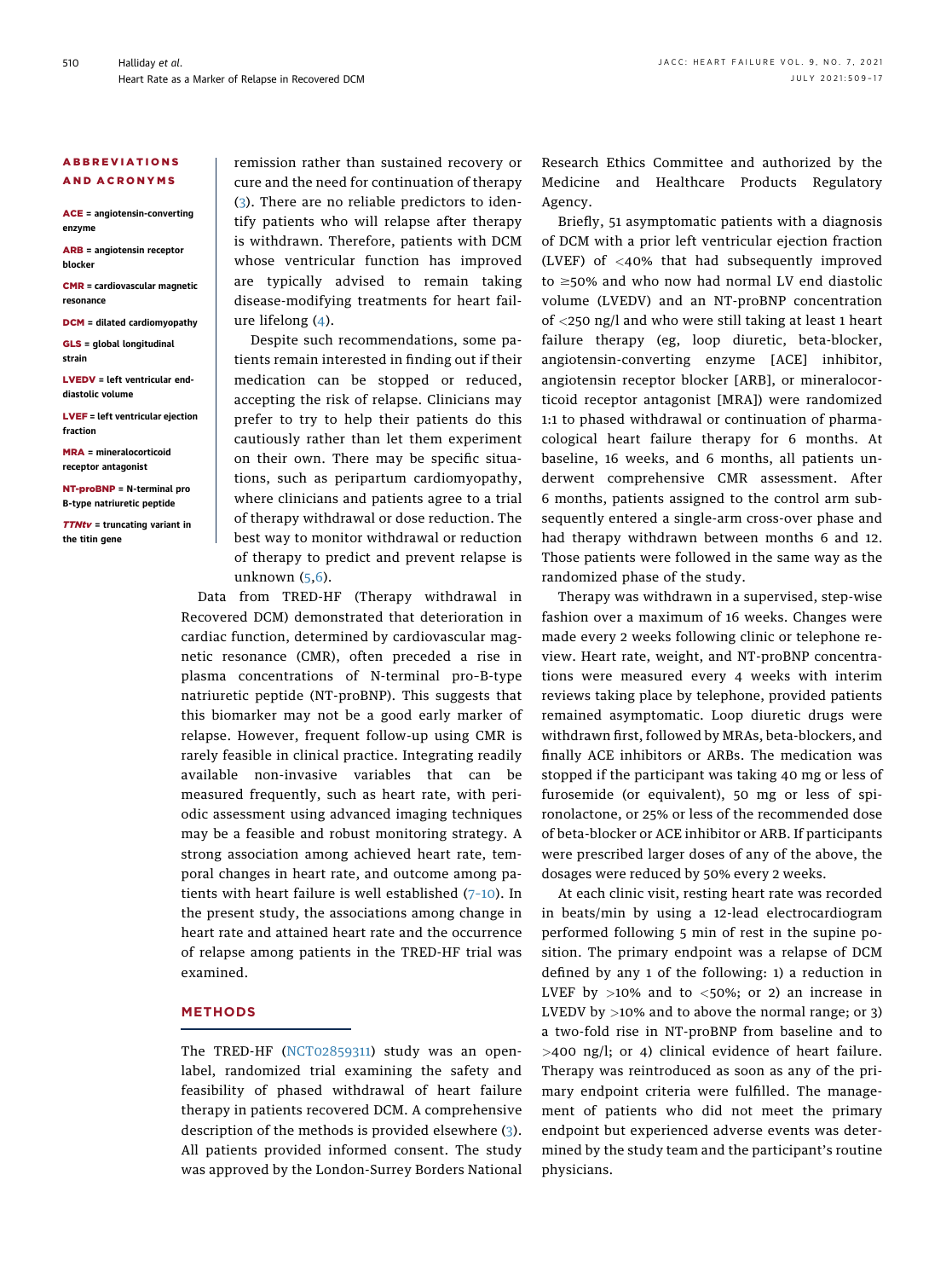<span id="page-2-0"></span>

STATISTICAL ANALYSIS. The main analyses were nonrandomized comparisons of heart rate measurements according to whether patients relapsed following therapy withdrawal. Accordingly, data from the therapy withdrawal arm were used during the randomized phase of TRED-HF (baseline at month 0, end of follow-up at 6 months) and from the control group during the cross-over phase (with baseline at month 6 and end of follow-up at month 12). As background, data from control patients are presented during the randomized phase of the trial when patients remained taking therapy, although these data were not used for formal statistical comparisons.

Three main analyses were performed. First, heart rate measurements at the end of the study or the time of relapse were compared between patients who did relapse and those who did not. Differences were estimated between these groups by fitting an analysis of covariance (ANCOVA) model with the heart rate at the end of the study (or relapse), 4 weeks and 8 weeks as the dependent variables and baseline heart rate and relapse status as the independent variables. Second, serial heart rate measurements taken at each study visit following therapy withdrawal was modeled separately according to whether or not a patient relapsed. To do this, fractional polynomial

models with 4 knots were used. Third, the association between heart rates at each visit and relapses at either the same visit or until the time of the next heart rate measurement was estimated. To do that, Cox proportional hazards model was used, fitting heart rates at each visit as the time-updated covariate ([11\)](#page-8-7). Similar models were used to investigate the role of changes in heart rates (either from baseline or the previous visit). These models were adjusted for baseline heart rate. To examine whether heart rate may be able to predict future relapse, additional models investigated the association between heart rate variables at the preceding visit and relapses at the subsequent visit [\(Supplemental Appendix\)](https://doi.org/10.1016/j.jchf.2021.03.010). We also performed several sensitivity analyses: an additional set of Cox models were adjusted for markers of disease severity at baseline: age, log NT-proBNP, and LVEF; to ensure that heart rate was not acting as a proxy for dose of beta-blocker, a further Cox model was also adjusted for beta-blocker dose as a timeupdated variable. Finally, the correlation between change in heart rate and change in LVEF, global longitudinal strain (GLS) (as measured by feature tracking CMR) and NT-proBNP concentration between baseline and follow-up were examined using Spearman correlation coefficient.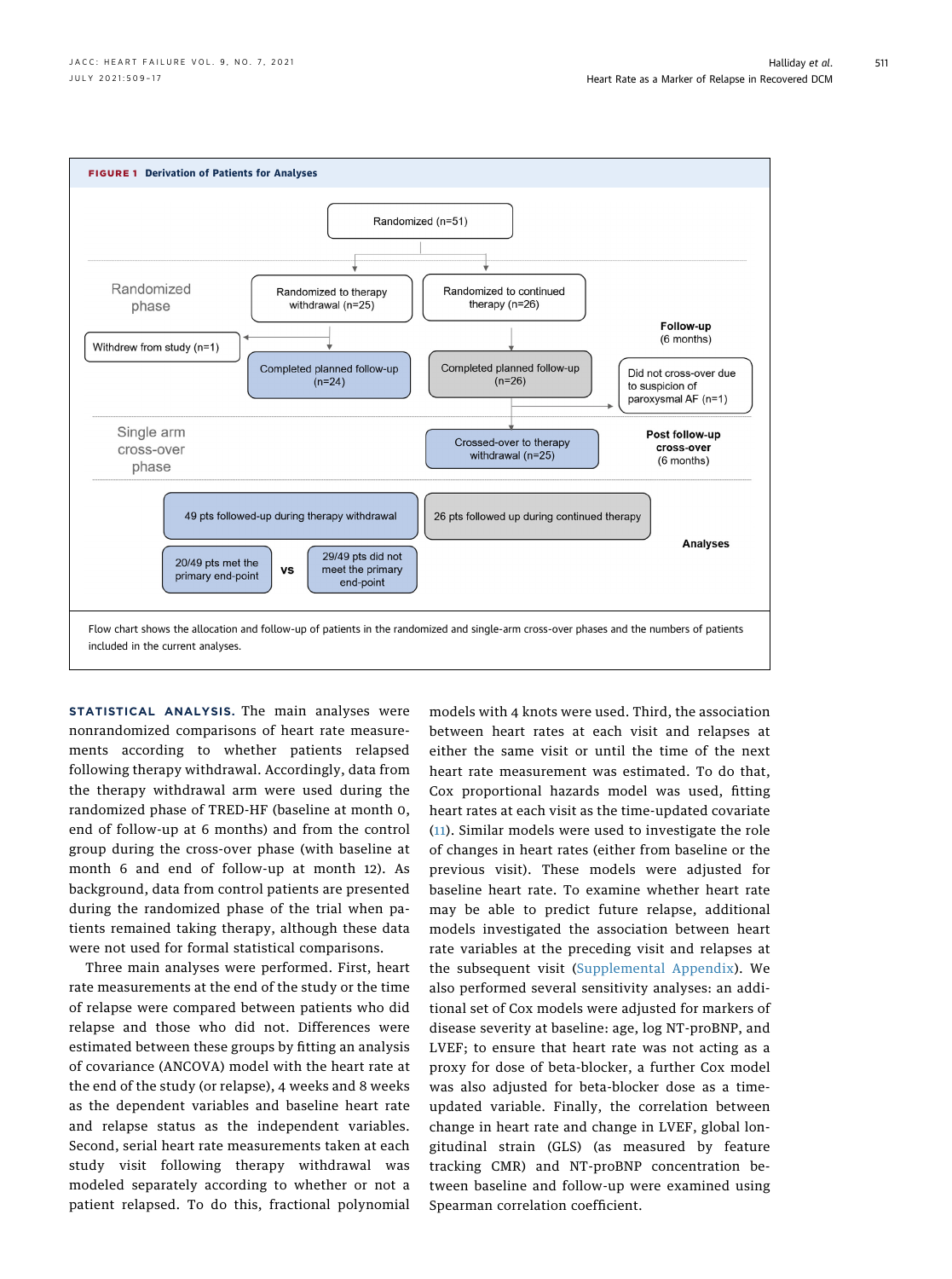<span id="page-3-0"></span>

| <b>TABLE 1 Baseline Characteristics</b> |                                                                   |                                                                |                       |  |  |  |  |  |
|-----------------------------------------|-------------------------------------------------------------------|----------------------------------------------------------------|-----------------------|--|--|--|--|--|
|                                         | <b>Therapy Withdrawal</b><br><b>Without Relapse</b><br>$(n = 29)$ | <b>Therapy Withdrawal</b><br><b>With Relapse</b><br>$(n = 20)$ | Control<br>$(n = 26)$ |  |  |  |  |  |
| Age, yrs                                | $50 + 11$                                                         | $59 \pm 11$                                                    | $53 \pm 13$           |  |  |  |  |  |
| Women                                   | 8(28)                                                             | 9(45)                                                          | 8(31)                 |  |  |  |  |  |
| Heart rate, beats/min                   | 64.6 (10.7)                                                       | 68.3 (11.3)                                                    | 69.9(9.8)             |  |  |  |  |  |
| Systolic BP, mm Hq                      | 125 (10)                                                          | 123 (14)                                                       | 125 (12)              |  |  |  |  |  |
| Diastolic BP, mm Hq                     | 73 (10)                                                           | 72 (10)                                                        | 74 (8)                |  |  |  |  |  |
| Weight, kg                              | 87 (24)                                                           | 84 (19)                                                        | 82 (21)               |  |  |  |  |  |
| Idiopathic                              | 21(72)                                                            | 13(65)                                                         | 15(58)                |  |  |  |  |  |
| Familial                                | 3(10)                                                             | 4(13)                                                          | 4 (15)                |  |  |  |  |  |
| Environmental insult                    | 5(17)                                                             | 4(20)                                                          | 7(27)                 |  |  |  |  |  |
| <b>TTNtv</b>                            | 6(21)                                                             | 4(20)                                                          | 4 (15)                |  |  |  |  |  |
| ACE inhibitor/ARB                       | 29 (100)                                                          | 20 (100)                                                       | 26 (100)              |  |  |  |  |  |
| Beta-blocker                            | 24 (82.8)                                                         | 19 (95.0)                                                      | 24 (92.0)             |  |  |  |  |  |
| <b>MRA</b>                              | 8(27.6)                                                           | 15(75.0)                                                       | 12(46.0)              |  |  |  |  |  |
| Loop diuretic                           | 2(6.9)                                                            | 4(20.0)                                                        | 3(12.0)               |  |  |  |  |  |
| LVEF <sub>%</sub>                       | 61(6)                                                             | 59(6)                                                          | 59(5)                 |  |  |  |  |  |
| LVEDVi. $ml/m2$                         | 78 (16)                                                           | 81(13)                                                         | 80 (13)               |  |  |  |  |  |
| RVEF <sub>%</sub>                       | 58 (6)                                                            | 58 (6)                                                         | 59(6)                 |  |  |  |  |  |
| RVEDVi, $ml/m2$                         | 78 (18)                                                           | 77 (16)                                                        | 77 (17)               |  |  |  |  |  |
| NT-proBNP, nq/l                         | 50 (32-97)                                                        | 111 (70-159)                                                   | 75 (38-132)           |  |  |  |  |  |
| Peak VO <sub>2</sub> , ml/kg/min*       | 29(7)                                                             | 25(5)                                                          | 27(7)                 |  |  |  |  |  |
| <b>KCCQ</b>                             | 95(6.0)                                                           | 95(5.0)                                                        | 93(7.5)               |  |  |  |  |  |

<span id="page-3-1"></span>Values are mean  $\pm$  SD, n (%), or median (interquartile range). Characteristics taken at baseline for patients in the randomized phase and at 6 months for those having therapy withdrawn in cross-over phase. \*Data were not available for  $n = 2$  therapy withdrawal without relapse,  $n =$  therapy withdrawal with relapse, and  $n = 2$  controls.  $ACE = angiotensin-converting enzyme; ARB = angiotensin receptor blocker; BP = blood pressure; BSA = body$ surface area; KCCQ = Kansas City Cardiomyopathy Questionnaire; LV = left ventricular; LVEDVi = left ventricular end diastolic volume indexed to body surface area; LVEF = left ventricular ejection fraction;<br>MRA = mineralocorticoid receptor blocker; NT-pro-BNP = N-terminal pro-B-type natriuretic peptide;  $MRA = mineralocorticoid receptor blocker; NT-pro-BNP$  $RVEDVi = right$  ventricular end diastolic volume indexed to BSA;  $TTNtv =$  truncating genetic variants in the TTN gene;  $VO_2 =$  oxygen consumption.

> A p value of <0.05 was taken as significant throughout. Statistical analyses were performed using Stata version 16.0 software (StatCorp). The investigators had complete access to all raw and derived datasets.

# RESULTS

Of 51 patients randomized, 26 were assigned to continue therapy and 25 to have therapy withdrawn. One patient randomized to the therapy withdrawal arm withdrew from the study shortly after enrolment. Another patient completed follow-up in the control arm but did not enter the single-arm cross-over phase thereafter. Therefore, heart rate data were available for 49 patients who had therapy withdrawn, 24 from the randomized phase, and 25 from the cross-over phase ([Figure 1](#page-2-0)). Of those patients, 20 met the primary relapse endpoint, and 29 completed follow-up without meeting the primary endpoint. Data from 26 patients who completed follow-up in the control arm were also analyzed. No patient who continued therapy met the primary endpoint. Characteristics of patients are presented in [Table 1](#page-3-0). All patients were in sinus rhythm at baseline. Three patients developed atrial fibrillation during therapy withdrawal. One patient was immediately cardioverted without meeting the primary endpoint criteria; sinus rhythm was recorded at each study visit. Two others developed atrial fibrillation and met the primary endpoint and were therefore censored at this date.

CHANGE IN HEART RATE OVER FOLLOW-UP. The mean  $\pm$  SD heart rate at baseline and follow-up was 64.6  $\pm$  10.7 beats/min and 74.7  $\pm$  10.4 beats/min for those who had therapy withdrawn but did not relapse and 68.3  $\pm$  11.3 and 86.1  $\pm$  11.8 beats/min for those who had therapy withdrawn and relapsed. For those who continued therapy in the control arm, the baseline and follow-up heart rates were 69.9  $\pm$  9.8 beats/min and 65.9  $\pm$  9.1 beats/min ([Table 2,](#page-4-0) [Figure 2](#page-5-0)).

Among patients who had therapy withdrawn, the latest time points at which loop diuretics, MRAs, beta-blockers, and ACE inhibitors and ARBs were discontinued was 14, 28, 84, and 112 days, respectively. Among patients who had therapy withdrawn and relapsed, there was a persistent and steady rise in mean heart rate between baseline and 112 days ([Central Illustration](#page-6-0)). Among patients who had therapy withdrawn and did not relapse, there was a less marked rise in mean heart rate between baseline and 84 days that reached a plateau thereafter ([Central](#page-6-0) [Illustration](#page-6-0)).

After adjusting for differences in heart rate at baseline, patients who had therapy withdrawn and relapsed had a 10.4 beats/min (95% CI: 4.0 to 16.8) greater rise in heart rate over the follow-up period than patients who had therapy withdrawn and did not relapse ( $p = 0.002$ ) ([Table 2](#page-4-0)). The changes in heart rate between baseline and 4 weeks were not different be-tween the groups ([Table 2](#page-4-0), [Supplemental Appendix A\)](https://doi.org/10.1016/j.jchf.2021.03.010). However, by 8 weeks, those patients who met the relapse endpoint had a 7.8 beats/min (95% CI: 1.88 to 13.82;  $p = 0.01$ ) greater rise in heart rate than those who did not subsequently meet the primary endpoint ([Table 2,](#page-4-0) [Supplemental Appendix A](https://doi.org/10.1016/j.jchf.2021.03.010)).

The mean rise in heart rate after withdrawal of loop diuretics, MRAs, beta-blockers, ACE inhibitors, and ARBs was  $6.7 \pm 6.6$  beats/min,  $4.0 \pm 9.8$  beats/min, 14.5  $\pm$  9.8 beats/min, and 7.0  $\pm$  12.3 beats/min. The adjusted mean change in heart rate after withdrawal of each medication was not significantly different between patients who relapsed and those who did not ([Supplemental Appendix B](https://doi.org/10.1016/j.jchf.2021.03.010)). There was a trend toward greater rise in mean heart rate following the withdrawal of ACE inhibitors and ARBs among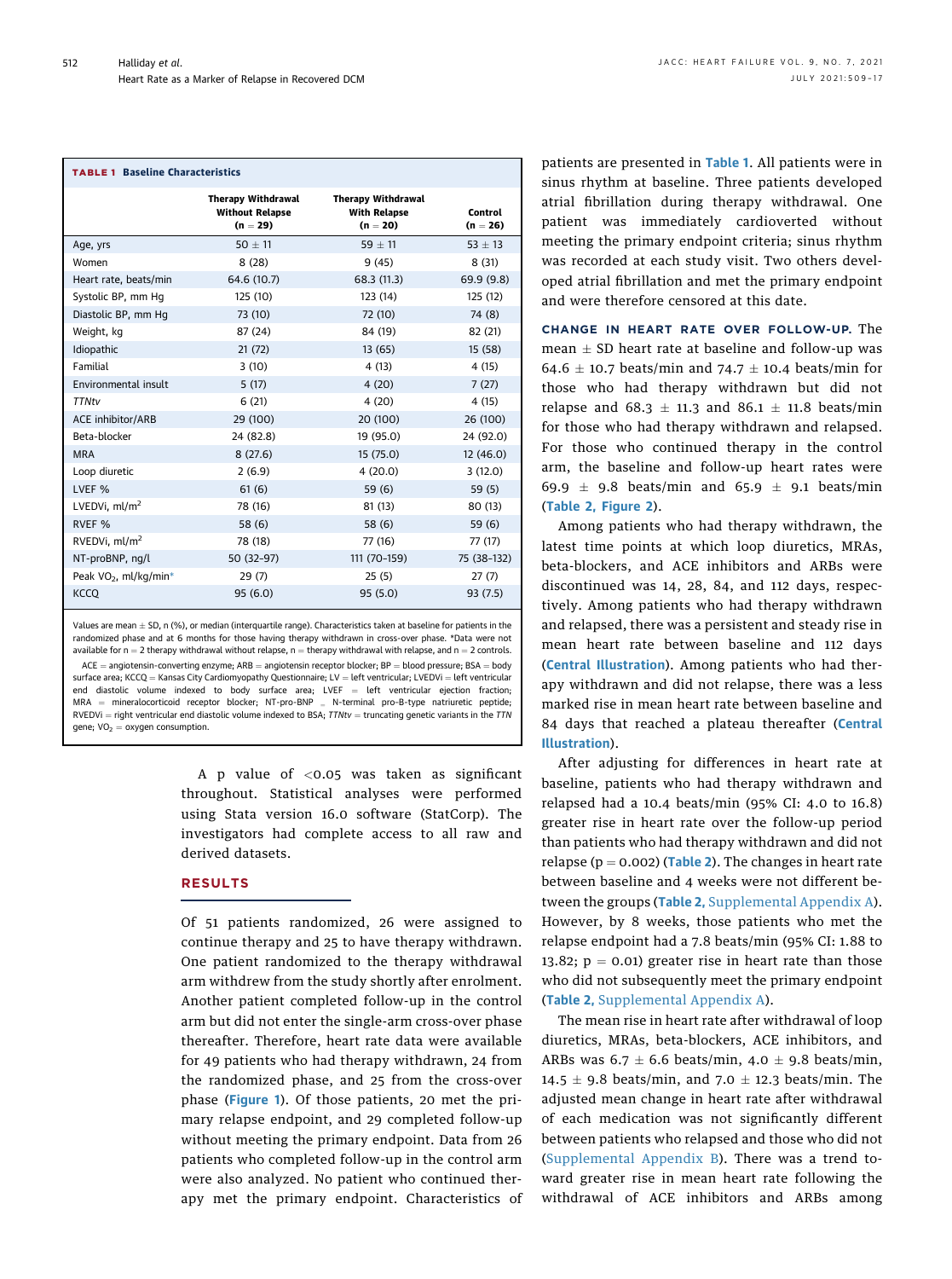patients who relapsed (5.8 beats/min;  $95\%$  CI:  $-0.9$  to 12.6;  $p = 0.09$ ).

There were no differences in heart rate changes over follow-up among carriers versus among noncarriers of truncating variants in the TTN gene (adjusted mean difference in heart rate at follow-up for TTNtv was 1.7 beats/min; 95% CI:  $-6.9$  to 10.3;  $p = 0.7$ ).

ASSOCIATION BETWEEN HEART RATE AND RELA-PSE. In proportional hazard modeling, time-updated heart rate (or attained heart rate) and change in heart rate from baseline were associated with the occurrence of the primary relapse endpoint at the same visit (per 10 beats/min higher heart rate: hazard ratio [HR]: 1.92; 95% CI: 1.34–2.73; p < 0.001; per 10 beats/min change in heart rate from baseline HR: 1.99; 95% CI: 1.37-2.89; p < 0.001) ([Table 3](#page-7-0)). There was no evidence that change in heart rate between the 2 most recent visits was associated with relapse (per beats/min change in heart rate from baseline HR: 1.38; 95% CI: 0.88-2.17;  $p = 0.16$ ). After adjustments were made for age, log NT-proBNP concentration, and LVEF at baseline, the association between timeupdated heart rate and change in heart rate from baseline and the occurrence of the relapse persisted (per 10 beats/min rise in heart rate: HR: 1.65; 95% CI: 1.10-2.57;  $p = 0.01$ ; per 10 beats/min change in heart rate from baseline HR: 1.70; 95% CI: 1.12–2.57;  $p = 0.01$ ). To ensure that heart rate was not a proxy for beta-blocker dose, a final sensitivity analysis was performed, adjusting for beta-blocker dose as a timeupdated variable, as well as age, log NT-proBNP concentration, and LVEF at baseline. The results remained qualitatively the same ([Supplemental](https://doi.org/10.1016/j.jchf.2021.03.010) [Appendix B\)](https://doi.org/10.1016/j.jchf.2021.03.010). A cubic spline curve demonstrated a near linear relationship between time-updated heart rate and the risk of relapse ([Supplemental](https://doi.org/10.1016/j.jchf.2021.03.010) [Appendix C](https://doi.org/10.1016/j.jchf.2021.03.010)).

In supplemental models, time-updated heart rate (or attained heart rate), change in heart rate from baseline and change in heart rate from the previous visit were associated with the occurrence of relapse at the subsequent visit ([Supplemental Appendix D\)](https://doi.org/10.1016/j.jchf.2021.03.010). However, after adjustments were made for age, log NT-proBNP, and LVEF at baseline, these associations were not statistically significant ([Supplemental](https://doi.org/10.1016/j.jchf.2021.03.010) [Appendix D\)](https://doi.org/10.1016/j.jchf.2021.03.010).

There was a moderate positive correlation between change in GLS and change in heart rate between baseline and follow-up (Spearman correlation coefficient =  $0.37$ ; p =  $0.01$ ). There were no significant correlations between change in LVEF (Spearman correlation coefficient  $= -0.18$ ; p  $= 0.22$ ), nor was a

<span id="page-4-0"></span>

| <b>TABLE 2 Changes in Heart Rates According to Relapse</b> |                                                               |                                                            |                                                                  |         |  |  |  |  |  |
|------------------------------------------------------------|---------------------------------------------------------------|------------------------------------------------------------|------------------------------------------------------------------|---------|--|--|--|--|--|
|                                                            | Therapy<br><b>Withdrawal Without</b><br>Relapse<br>$(n = 29)$ | Therapv<br><b>Withdrawal With</b><br>Relapse<br>$(n = 20)$ | <b>Adjusted Mean</b><br>Difference in Heart<br>Rate at Follow-Up | p Value |  |  |  |  |  |
| <b>Baseline</b>                                            | 64.6 (10.7)                                                   | 68.3 (11.3)                                                |                                                                  |         |  |  |  |  |  |
| 4 weeks                                                    | 71.8 (12.1)                                                   | 76.6 (11.6)                                                | $2.7 (-3.3)$ to 8.6)                                             | 0.38    |  |  |  |  |  |
| 8 weeks                                                    | 72.0 (11.0)                                                   | 81.3 (10.6)                                                | 7.9 (1.9 to 13.8)                                                | 0.01    |  |  |  |  |  |
| End of follow-up                                           | 74.7 (10.4)                                                   | 86.1 (11.8)                                                | 10.4 (4.0 to 16.8)                                               | 0.002   |  |  |  |  |  |

<span id="page-4-1"></span>Values are n (%), unless otherwise indicated. Heart rate are shown at baseline and follow-up and changes in heart rate from baseline to follow-up and from previous visit to final visit. \*Using ANCOVA, adjusting for baseline heart rate

change observed in NT-proBNP (Spearman correlation coefficient =  $0.04$ ;  $p = 0.77$ ) and change in heart rate ([Supplemental Appendix E](https://doi.org/10.1016/j.jchf.2021.03.010)).

## **DISCUSSION**

The present study demonstrates for the first time that attained heart rate and change in heart rate from baseline are associated with relapse among patients with recovered DCM who had therapy withdrawn. This was independent of markers of disease severity and predictors of relapse at baseline. A sensitivity analysis confirmed that heart rate was not simply a proxy for beta-blocker dose. Maintaining a lower heart rate was associated with a lower risk of relapse ([Table 3](#page-7-0)). Patients who did not relapse after having therapy withdrawn had an average rise in heart rate of 10 beats/min compared to 18 beats/min for those patients who relapsed. After adjusting for differences in heart rate at baseline, the average rise in heart rate among patients who met the primary endpoint was 10 beats/min greater than those who did not relapse. The differences in heart rates between groups was observed as early as 8 weeks after the start of therapy withdrawal. In addition, the rise in mean heart rate among patients who had therapy withdrawn but did not relapse reached a plateau after 84 days, which was also the last point at which beta-blockers were withdrawn from any patient. This was in contrast to patients who met the primary endpoint, in whom average heart rate continued to rise after this point. Widening of the confidence intervals in the **[Central](#page-6-0)** [Illustration](#page-6-0) from 112 days for patients who relapsed reflects the small number of patients left in the analysis at this point.

Although there was overlap in heart rate profiles between patients who did and did not relapse, this was likely driven by use of a dichotomous measure to define the endpoint. This is of course imperfect because relapse represents adverse cardiac remodeling, which is a continuous phenomenon. Some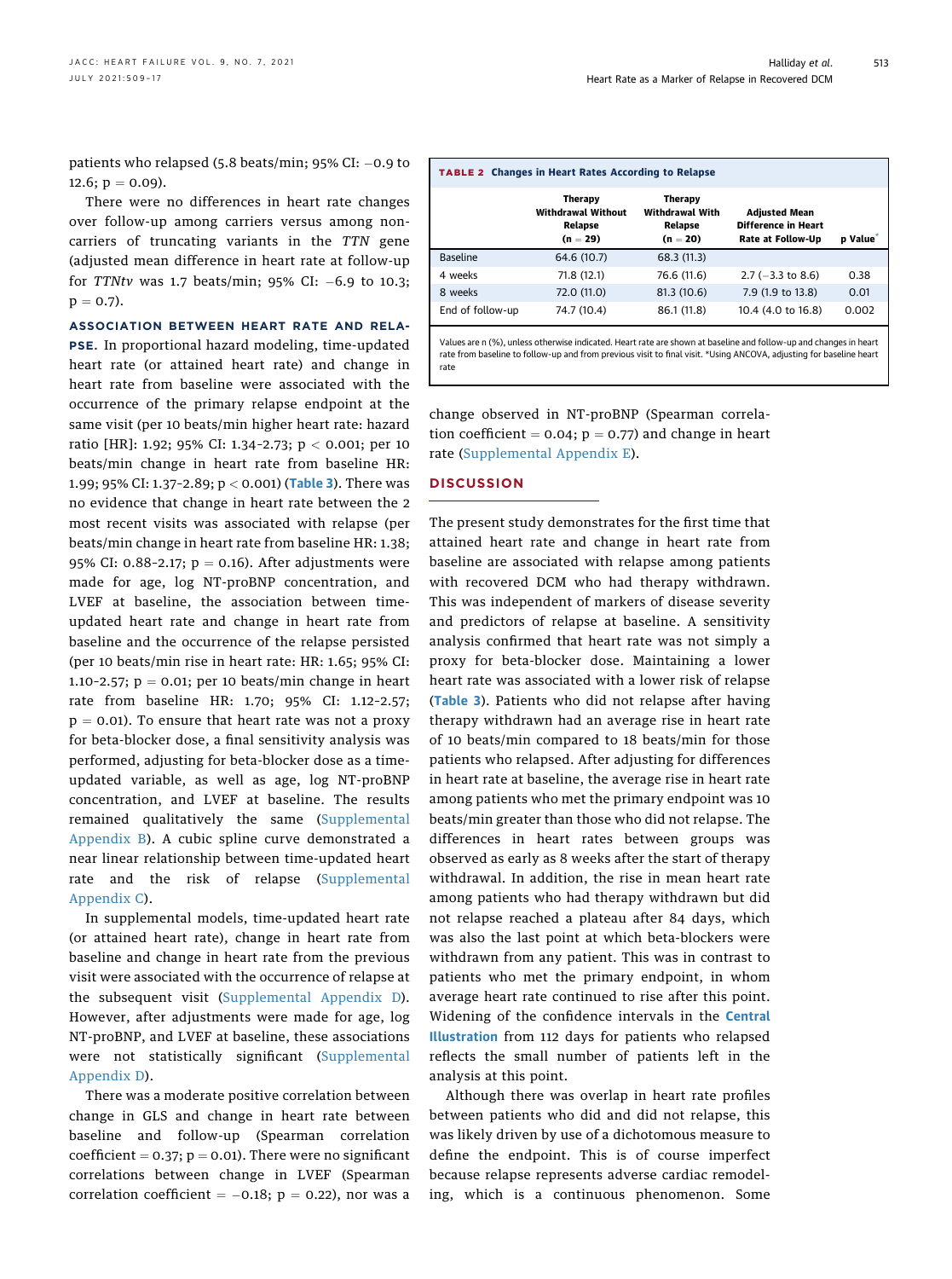<span id="page-5-0"></span>

patients who had therapy withdrawn and did not meet the primary relapse endpoint still had evidence of adverse remodeling associated with a rise in heart rate. Longer follow-up is likely to have identified further cases of relapse. The overlap between the 2 groups represents the spectrum of remodeling across these patients. Calculating the sensitivity and specificity of a measure to detect a dichotomized definition of relapse, therefore, has obvious limitations and is likely to underestimate its usefulness.

Although the high rate of relapse in patients with recovered DCM observed in TRED-HF suggests that most patients should continue to take diseasemodifying pharmacological therapy [\(3\)](#page-8-2); some patients and clinicians may still decide to reduce therapy in specific situations. Women with a previous diagnosis of peripartum cardiomyopathy may want to try to become pregnant again and elect to stop taking renin-angiotensin-aldosterone blockers ([12](#page-8-8),[13\)](#page-8-9). Where an obvious cause for DCM, such as persistent tachycardia or viral myocarditis, has resolved, withdrawing treatment may be considered logical. In other situations, patients may perceive the risk of side effects related to medications and the associated reduction in quality of life to be greater than the risk of relapse. This is, after all, an individual decision made by the patient. Patients and clinicians may also choose to withdraw specific medications, such as MRAs or to reduce the dose of medications rather than abandon all treatments. Given the high-risk of relapse, it is crucial that we have effective non-invasive measurements to monitor patients, identify early signs of relapse, and reinstitute therapy before clinical decompensation occurs.

Our data suggest that changes in heart rates may be used as a non-invasive marker of relapse to guide the use of cardiac imaging and testing of natriuretic peptide. Follow-up with regular CMR, as used in this trial, is rarely feasible in clinical practice. Incorporation of a strategy informed by heart rate may facilitate the tailored and rapid reintroduction of pharmacological therapy and prevent clinical relapse. Advances in digital health care technology allow heart rate to be monitored using wearable or hand-held devices. The appearance of differences in heart rates between groups as early as 8 weeks following the start of therapy withdrawal raises the possibility of using heart-rate monitoring to predict future relapse. Altogether, until more robust evidence is available, a multiparametric approach appears advisable, with frequent assessment of heart rate and symptoms supported by less frequent assessment by imaging and biomarkers. Based on these data, a heart rate rise of >10 beats/min from baseline may act as a prompt for expedited imaging investigation. Validation of specific heart rate cutoffs is required and could be incorporated into future clinical trials investigating the management of patients with DCM and improved cardiac function.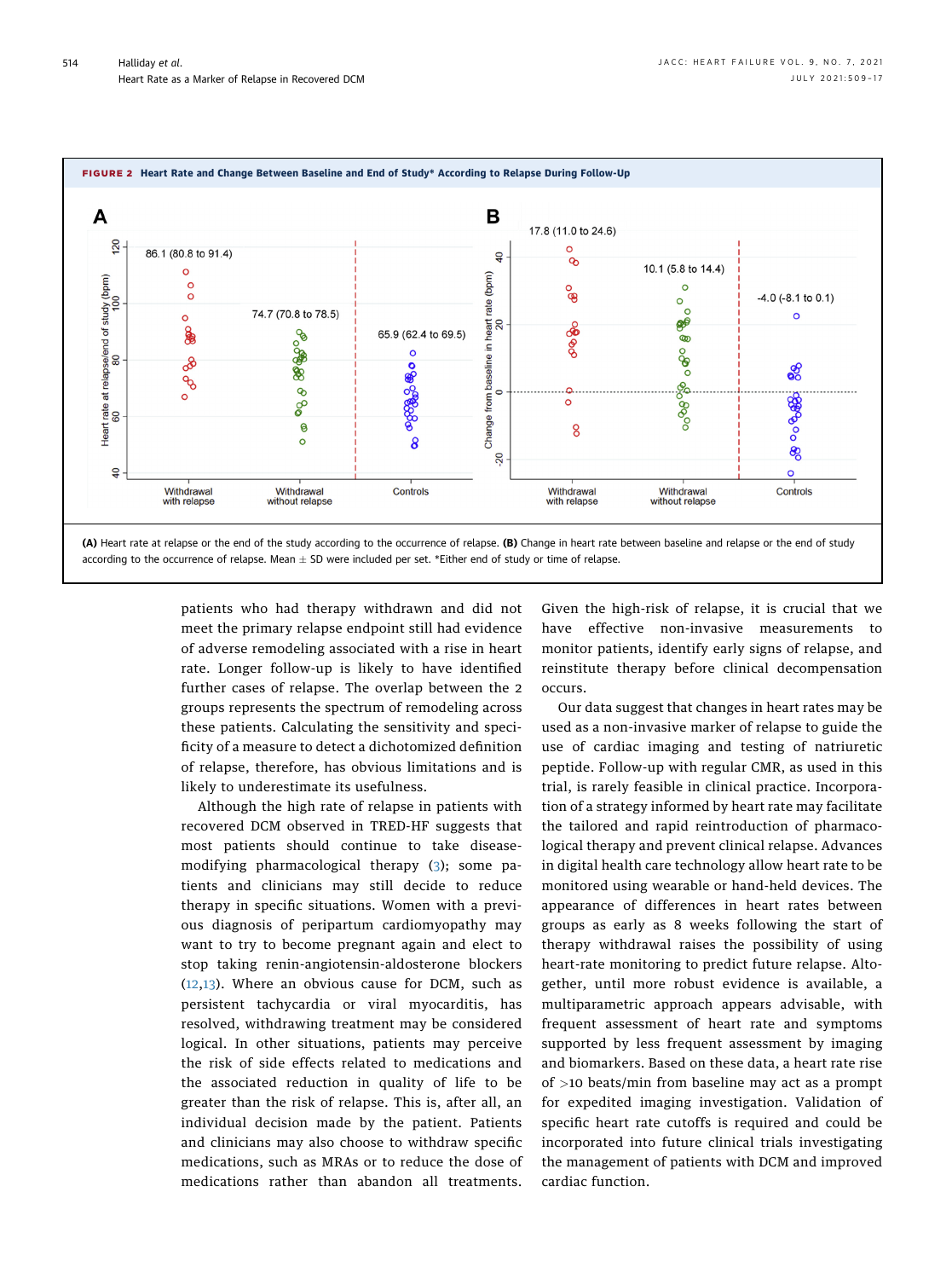<span id="page-6-0"></span>

Arrows indicate the time point at which the last patient undergoing therapy withdrawal withdrew the specified medication. \*The 16-week  $f$ ollow-up visit for 1 patient in the withdrawal-without-relapse group was brought forward by 4 weeks for clinical reasons. ACE = angiotensin angiotensin-converting enzyme inhibitor; ARB = angiotensin receptor blocker; Loop = loop diuretic; MRA = mineralocorticoid receptor antagonist.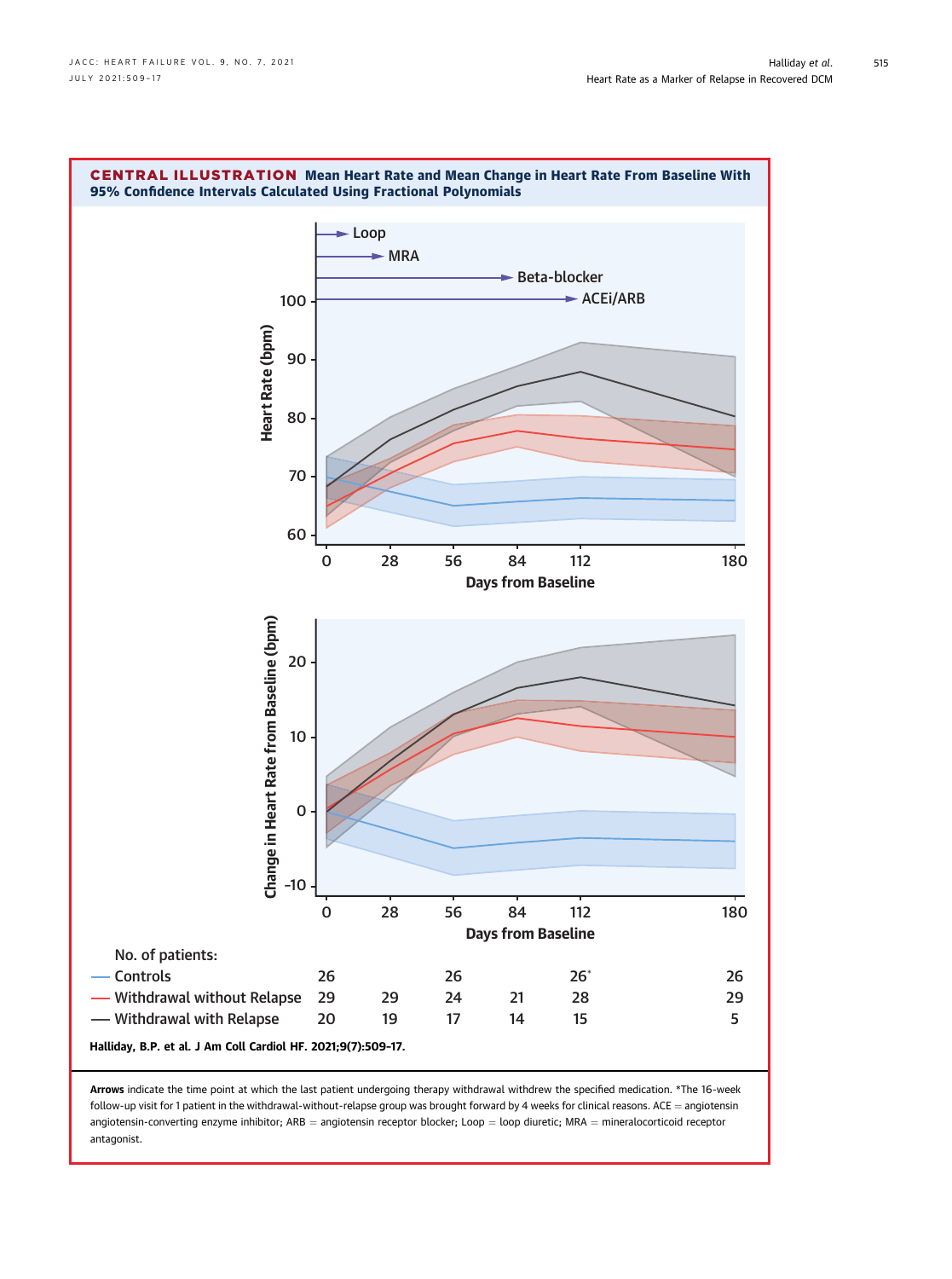<span id="page-7-0"></span>

| <b>TABLE 3</b> Association Between Heart Rate and Relapse                                                                                                                                                                                                                                                                                                                                                                                                                                     |                                                              |                     |                |                                   |         |  |  |  |
|-----------------------------------------------------------------------------------------------------------------------------------------------------------------------------------------------------------------------------------------------------------------------------------------------------------------------------------------------------------------------------------------------------------------------------------------------------------------------------------------------|--------------------------------------------------------------|---------------------|----------------|-----------------------------------|---------|--|--|--|
|                                                                                                                                                                                                                                                                                                                                                                                                                                                                                               |                                                              | Crude HR (95% CI)*  | <b>p</b> Value | Adjusted HR (95% CI) <sup>+</sup> | p Value |  |  |  |
| Model 1                                                                                                                                                                                                                                                                                                                                                                                                                                                                                       | Time-updated heart rate (per 10 beats/min)                   | 1.92 (1.34 to 2.73) | < 0.001        | 1.65 (1.10 to 2.57)               | 0.01    |  |  |  |
| Model 2                                                                                                                                                                                                                                                                                                                                                                                                                                                                                       | Change in heart rate from baseline (per 10 beats/min)        | 1.99 (1.37 to 2.89) | $<$ 0.001      | 1.70 (1.12 to 2.57)               | 0.01    |  |  |  |
| Model 3                                                                                                                                                                                                                                                                                                                                                                                                                                                                                       | Changes in heart rate from previous visit (per 10 beats/min) | 1.38 (0.88 to 2.17) | 0.16           | 1.22 (0.76 to 1.96)               | 0.42    |  |  |  |
| Association among time-updated heart rate, changes in heart rate from baseline, and changes in heart rate from previous visits over days follow-up in 49 patients who un-<br>derwent therapy withdrawal. *Adjusted for baseline heart rate in model 2 and heart rate at previous visit in model 3. †Adjusted for age, log NT-pro-BNP, and LVEF at baseline.<br>beats/min = beats per minute; LVEF = left ventricular ejection fraction; NT-proBNP = N-terminal pro-B-type natriuretic peptide |                                                              |                     |                |                                   |         |  |  |  |

<span id="page-7-1"></span>It is uncertain whether the rise in heart rate observed in this study was the cause or the consequence of worsening cardiac function. Although the withdrawal of each class of medication was associated with an overall rise in mean heart rate, the magnitude of this was greatest with beta-blockers. The rise in heart rate seen following the withdrawal of non-rate-slowing medications, suggests that it may be a consequence of decompensation and increasing myocardial workload. However, we would advise against over-interpretation of these results, given the modest number of patients taking loop diuretic agents and MRAs. It should also be borne in mind that medications were withdrawn sequentially over a relatively short period of time and that the change in heart rate observed during the withdrawal of ACE inhibitors and ARBs might have been influenced by the preceding withdrawal of beta-blockers. As demonstrated in the primary publication, those patients who relapsed had markers of more severe disease at baseline with higher concentrations of natriuretic peptides and also were older ([3](#page-8-2)). It is also important to emphasize that most patients in this study had idiopathic or familial disease and that dedicated studies focusing on specific causes such as peripartum cardiomyopathy are needed.

If the rise in heart rate is an important cause for relapse, then maintaining rate-slowing medications at a dose sufficient to control heart rate may prevent relapses, allowing other medications to be reduced. Adrenergic receptor blockade may be just one means of reducing heart rate. For patients in sinus rhythm, ivabradine also improves ventricular function and clinical outcomes ([8,](#page-8-10)[14](#page-8-11)). Further research in larger numbers of patients is required before such a recommendation could be endorsed by guidelines. The present authors also emphasize that these results should not be applied to patients with atrial fibrillation where the relationship between heart rate and prognosis is different and where tight heart control may be detrimental and also patients with ischemic heart disease where reversibility of disease is even more doubtful and therapy withdrawal is likely to be riskier ([15,](#page-8-12)[16\)](#page-8-13).

### **CONCLUSIONS**

Among patients among patients with recovered DCM who had disease-modifying pharmacological therapy for heart failure withdrawn, attained heart rate and change in heart rate from baseline were associated with relapse. A strategy that combines frequent measurements of heart rate with less frequent imaging assessment may be a safe and effective way of monitoring treatment withdrawal or tapering, for patients where this is performed out of necessity, based on clinical circumstances or patient choice. A lower heart rate was associated with a lower risk of relapse. Whether heart rate control is a key determinant for maintaining remission of DCM deserves further investigation.

ACKNOWLEDGMENTS The authors thank Prof Theresa McDonagh for acting as trial data monitor; all research nurses in the Cardiovascular Research Centre for their support, particularly Kevin Kirby and Geraldine Sloane. The authors also thank Cardiomyopathy UK and the Pumping Marvellous Foundation, which provided important support throughout the study. The authors also thank all our colleagues and Guy's and St. Thomas' NHS Foundation Trust; King's College Hospital NHS Foundation Trust; St George's NHS Foundation Trust; London Northwest NHS Healthcare Trust; Epsom and St. Helier University Hospitals; and Basildon and Thurrock University Hospitals for their help in identifying potential participants.

# FUNDING SUPPORT AND AUTHOR DISCLOSURES

The TRED-HF study was an investigator-led trial sponsored by Royal Brompton and Harefield National Health Service Trust. The study was funded by a Clinical Research Training Fellowship from the British Heart Foundation (FS/15/29/31492) awarded to Dr Halliday and Prasad. Additional support was received from the Alexander Jansons